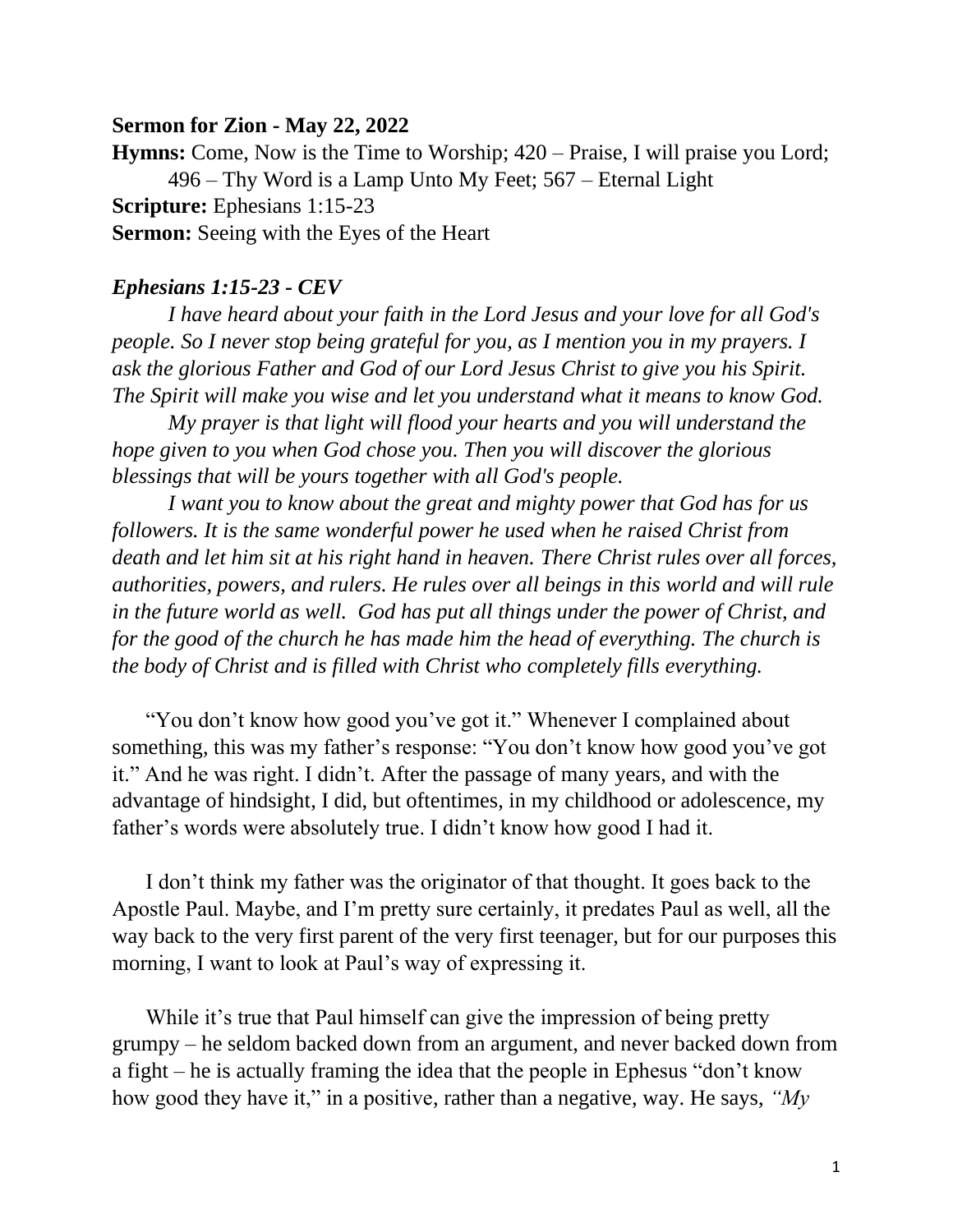*prayer is that light will flood your hearts and you will understand the hope given to you when God chose you. Then you will discover the glorious blessings that will be yours together with all God's people."* "My prayer is that light will flood your hearts and you will understand…" Or, the same thought expressed slightly differently in a few other translations:

- NIV *I pray that the eyes of your heart may be enlightened in order that you may know…*
- CEB *I pray that the eyes of your heart will have enough light to see…*
- CJB *I pray that he will give light to the eyes of your hearts, so that you will understand…*

It's a phrase unique to Paul – *"that light will flood your heart,*" or *"enlighten the eyes of your heart."* There's nothing in the ancient literature of the time preceding Paul quite like it, but I think even you and I can get at what he means: That deep down, we would understand. That at the very core of our being would be a foundational, inspirational, transformational, knowledge and understanding and experience of the place and power of God in our lives. That, says Paul, is his prayer for the Ephesians. That, says Paul, is his prayer for us. That we, as my father would put it, would "know how good we've got it." And from whom. And with whom.

This is more than an exercise in counting your blessings, which is a very worthwhile thing to do in itself. This goes deeper. This goes to the very core of who we are, and who we understand ourselves to be. And whose we understand ourselves to be.

Our recent Bible Study and Sermon Series through the Gospel of Mark revealed a central question – "Who is this?" Who is this Jesus? The crowds asked it, the critics asked it, the disciples asked it, his family asked it – even Jesus asked it. Here's just a few examples:

- The crowds: *Mark 6:2 - When the Sabbath came, he began to teach in the synagogue, and many who heard him were amazed. "Where did this man get these things?" they asked. "What's this wisdom that has been given him? What are these remarkable miracles he is performing?*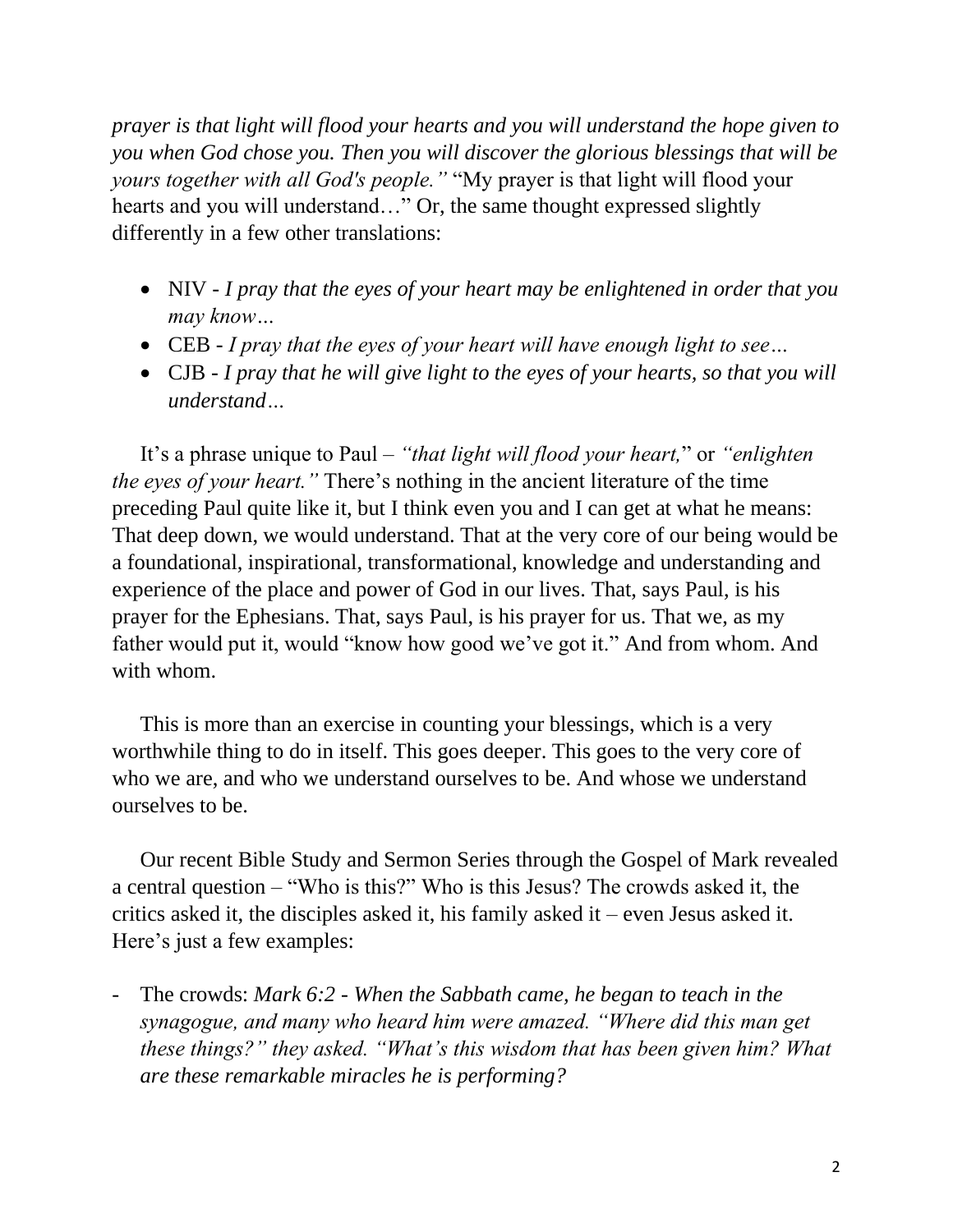- His critics: *Mark 2:7 - "Why does this fellow talk like that? He's blaspheming! Who can forgive sins but God alone?"*
- His disciples: *Mark 4:41 - They were terrified and asked each other, "Who is this? Even the wind and the waves obey him!"*
- Jesus himself: *Mark 8:27-29 - Jesus and his disciples went on to the villages around Caesarea Philippi. On the way he asked them, "Who do people say I am?" They replied, "Some say John the Baptist; others say Elijah; and still others, one of the prophets." "But what about you?" he asked. "Who do you say I am?"*

Of course, Mark doesn't leave us hanging. He begins his Gospel with the words, *"The beginning of the good news about Jesus the Messiah, the Son of God."* And just nine verses later, as Jesus emerges from the Jordan, baptised by his cousin John, a voice from heaven confirms it: *"You are my Son, whom I love; with you I am well pleased."* Nine chapters later, the voice comes again: *"This is my Son, whom I love. Listen to him!"* Even famously thick Peter gets it: *"You are the Messiah.*" And not only his friends come to understand; the Roman Centurion who supervised the execution of Jesus was moved to exclaim, *"Surely this man was the Son of God!"*

So, let's presume we are here not only to find the answer "Who is Jesus," but to proclaim that answer to the world – to join our voices together with Mark, with Peter, with the Centurion, with the voice from heaven itself: *"Jesus is the Messiah, the Son of God."*

Agreeing together that Jesus is the Son of God, and agreeing together that when we say God, we mean, as the Apostles' Creed proclaims, *"God, the Father Almighty, Maker of Heaven and Earth"* – not just any god, but the One True God – if we can agree together on that, we can begin to approach just what Paul is so excited about in our letter this morning. He's so excited about it, that the whole paragraph we read – all 212 words – is but a single sentence in the original Greek Paul wrote in. And what he wants us to know, to grasp, to understand (an understanding which will flood our hearts with hope and faith and gratitude and strength) is that through this same Jesus, the very God of all heaven and earth has chosen to love you. To bless you. To adopt you into his family. To call you his own.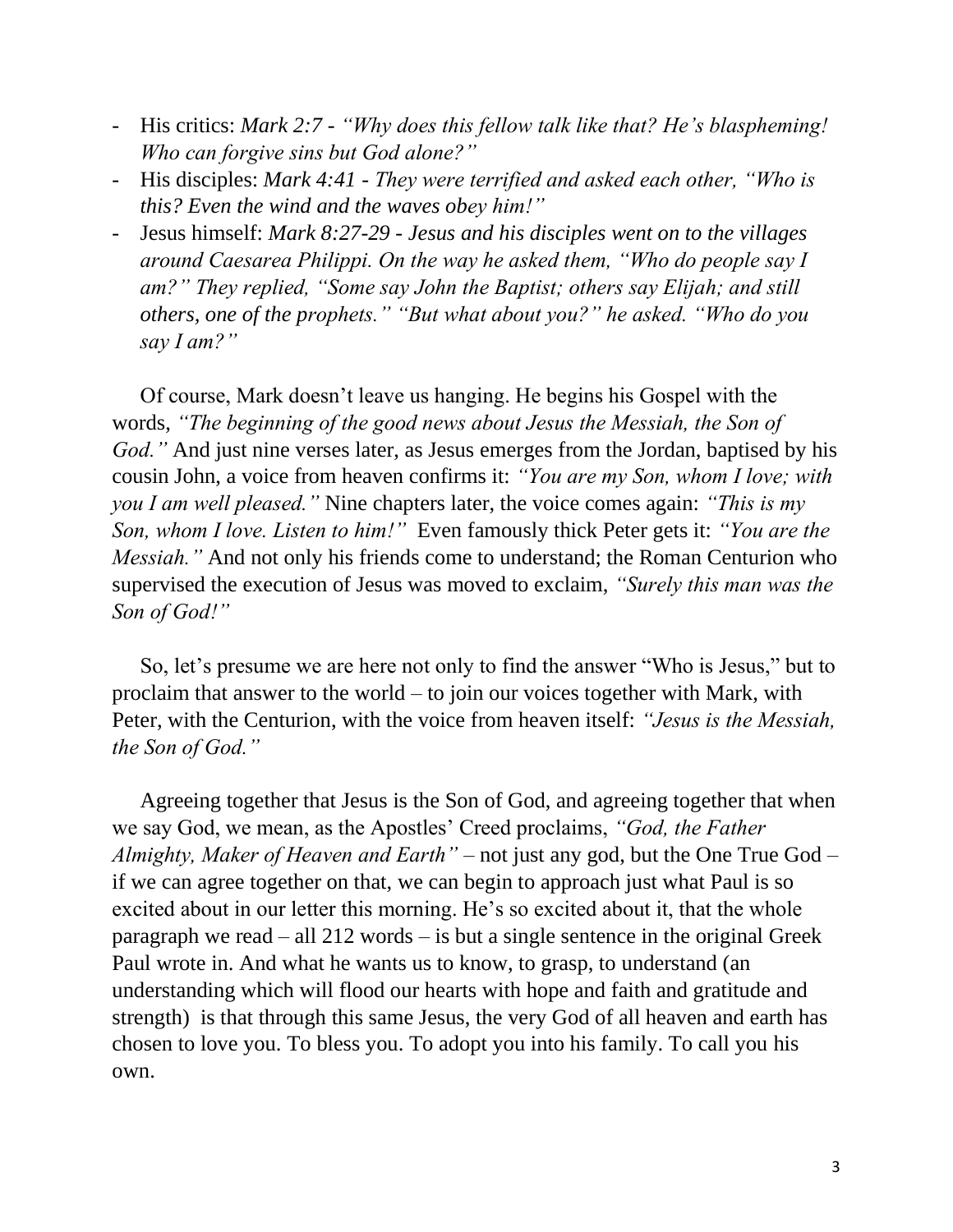This is a big concept, to be chosen, to be adopted by God. My sister, whom I love with all my heart, and who loves me, nevertheless tirelessly tried to convince me as a child that I was adopted, left on the doorstep, and that my parents only took me in because I was pitiful, stupid and ugly, and they felt sorry for me. It's hard to argue with that kind of logic when you are only three years old, and your eight year old sister is marshalling a pretty strong argument. She still tries it on me now and then, but it doesn't reduce me to tears like it used to.

Paul is reminding the Ephesians that the foundation of their faith is not that they have chosen, among all the other gods in the ancient pantheon of deities, to follow this one particular God: Paul is reminding the Ephesians that the foundation of their faith is that God has come for them. Has chosen them. Has adopted them. Has called them his own. Has called *you* his own.

God loves you. God demonstrated that love for you by coming to you in Jesus Christ – a self-sacrificial act of love unsurpassed in all of human history, culminating not only in Jesus dying on your behalf, but defeating death on your behalf. In Jesus Christ, God established his Kingdom, and invited you – you! – to citizenship within it, a kingdom which is governed by the eternal laws of grace, truth, mercy, compassion, forgiveness, and love. And as citizens of that Kingdom, you belong to God. You are adopted into his family. You are the very children of God. And Paul wants you to understand that. To understand your true identity. And to understand your worth.

And to do that, to really understand that, Paul prays that, *"light will flood your hearts… that the eyes of your heart may be enlightened… that the eyes of your heart will have enough light to see… that he will give light to the eyes of your hearts, so that you will understand…"* that you belong to God. Your name, as Isaiah puts it, is written on the palm of God's hand. And God will never let you go.

Jesus expressed it this way, in words particularly remembered by his friend John (15:9-17):

*"As the Father has loved me, so have I loved you. Now remain in my love. If you keep my commands, you will remain in my love, just as I have kept my Father's commands and remain in his love. I have told you this so that my joy may be in you and that your joy may be complete. My command is this: Love each other*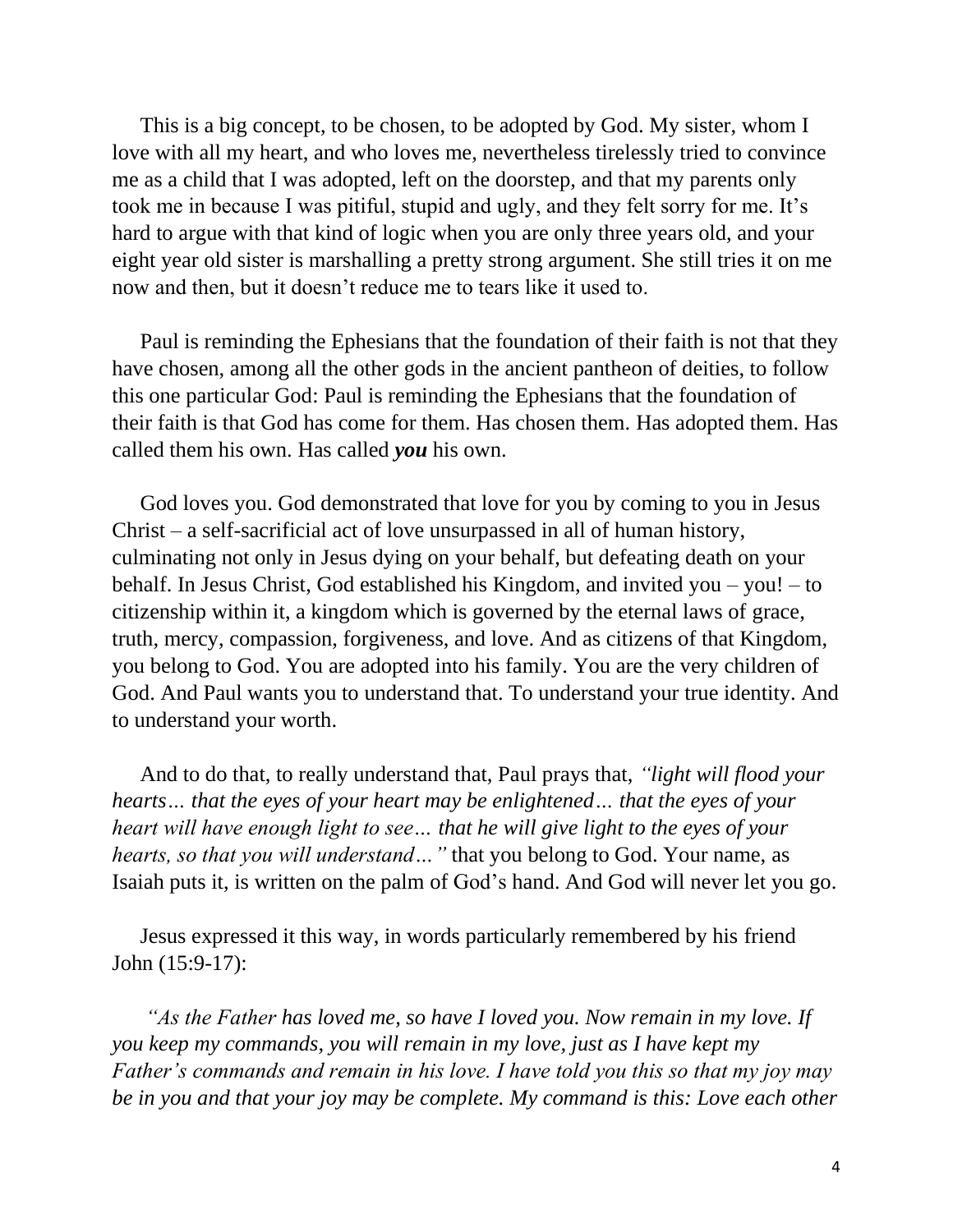*as I have loved you. Greater love has no one than this: to lay down one's life for one's friends. You are my friends if you do what I command. I no longer call you servants, because a servant does not know his master's business. Instead, I have called you friends, for everything that I learned from my Father I have made known to you. You did not choose me, but I chose you and appointed you so that you might go and bear fruit—fruit that will last—and so that whatever you ask in my name the Father will give you. This is my command: Love each other.*

Friends. Of God! Family. Of God! Chosen. By God! Loved. By God! And called, as citizens to the Kingdom of God, to love God and to love one another! That's who we are. That's whose we are. And that's why we are: that in our love for God and for one another, we will be a blessing, to each other and to all the world, as the fruit of that love blossoms forth.

As John would later write, (1 John 3:1) *"See what great love the Father has lavished on us, that we should be called children of God! And that is what we are!* It is when we understand that – when we really understand  $it$  – when the light comes on - *"Then you will discover the glorious blessings that will be yours together with all God's people."*

The blessings? Oh, let's make a list:

- Our worth is derived not from our physical attributes, our material wealth, our various accomplishments, but our worth is derived from being loved by God. And God calls you his own.
- We are not alone in this world. God has made us part of a family of faith. *"Who are my mother and my brothers?" Jesus asked. "Whoever does God's will is my brother and sister and mother (Mark 3).*
- We have the power of God active in our lives, a power that transcends even death itself. Paul writes, *"I want you to know about the great and mighty power that God has for us followers. It is the same wonderful power he used when he raised Christ from death and let him sit at his right hand in heaven."* Jesus, in speaking with his grief-stricken friend Martha, said (John 11:25-27): *"I am the resurrection and the life. The one who believes in me will live, even though they die; and whoever lives by believing in me will never die. Do you believe this?" "Yes, Lord," she replied, "I believe that you are the Messiah, the Son of God, who is to come into the world."*